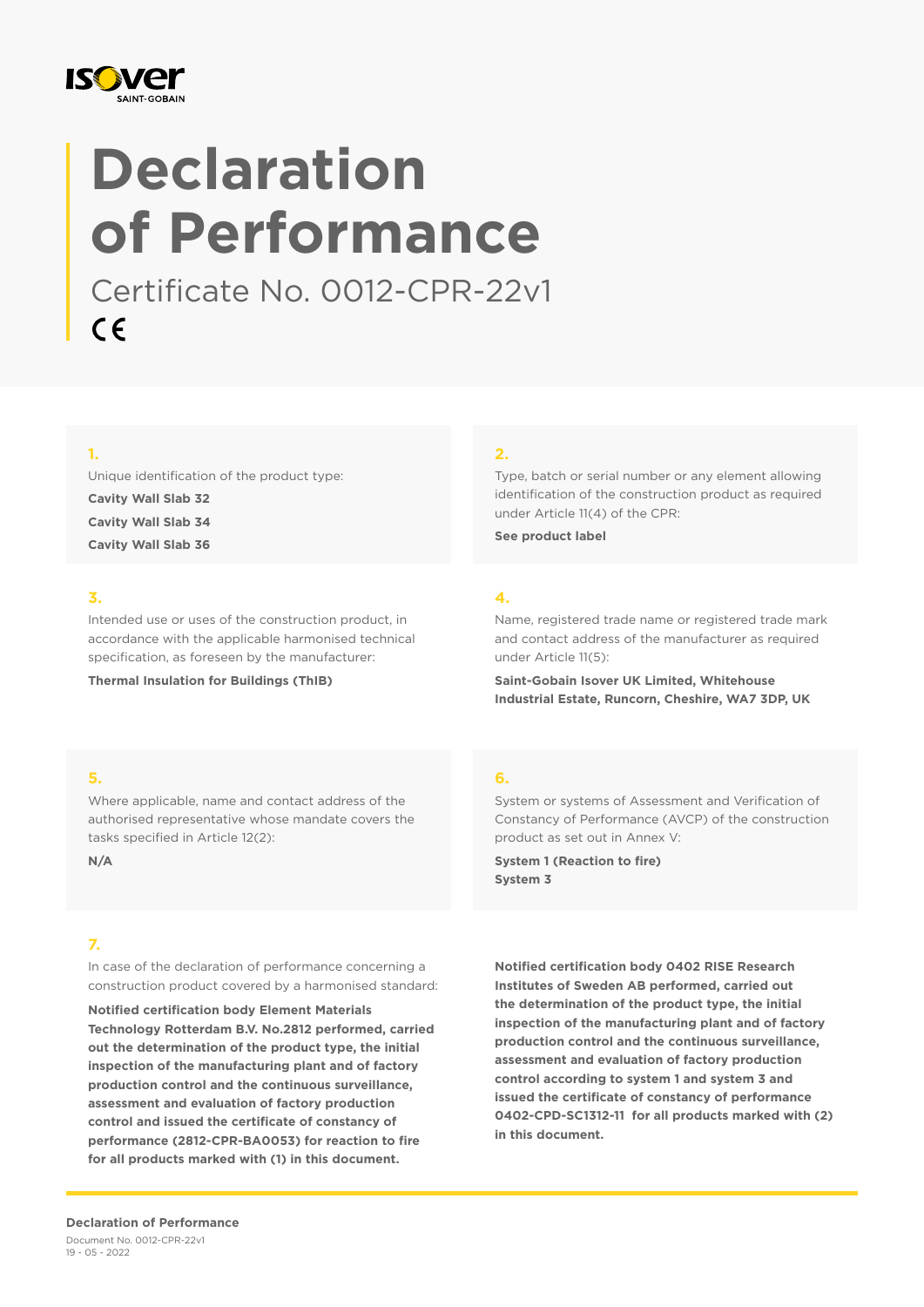# **8. Declared performance**

Harmonised Technical Standard: EN 13162:2012 + A1:2015

| <b>Essential characteristics</b>                                                             | Performance                                         | Unit              | <b>Declared</b><br>performance        | <b>Declared</b><br>performance        | <b>Declared</b><br>performance        | <b>Declared</b><br>performance | Declared<br>performance               | <b>Declared</b><br>performance |
|----------------------------------------------------------------------------------------------|-----------------------------------------------------|-------------------|---------------------------------------|---------------------------------------|---------------------------------------|--------------------------------|---------------------------------------|--------------------------------|
| <b>Product name</b>                                                                          |                                                     |                   | Cavity Wall<br>Slab 32 <sup>(1)</sup> | Cavity Wall<br>Slab 32 <sup>(1)</sup> | Cavity Wall<br>Slab 32 <sup>(1)</sup> | Cavity Wall<br>Slab 32 (1) (2) | Cavity Wall<br>Slab 32 <sup>(2)</sup> | Cavity Wall<br>Slab 32 (2)     |
| <b>Reaction to fire</b>                                                                      |                                                     | Euroclass         | A1                                    | A1                                    | A1                                    | A1                             | A1                                    | A1                             |
| <b>Release of dangerous</b><br>substances to the indoor<br>environment                       | Release of<br>dangerous<br>substances (e)           |                   | <b>NPD</b>                            | <b>NPD</b>                            | <b>NPD</b>                            | <b>NPD</b>                     | <b>NPD</b>                            | <b>NPD</b>                     |
| <b>Acoustic absorption index</b>                                                             | Sound absorption                                    |                   | <b>NPD</b>                            | <b>NPD</b>                            | <b>NPD</b>                            | <b>NPD</b>                     | <b>NPD</b>                            | <b>NPD</b>                     |
| Impact noise transmission<br>index                                                           | Dynamic stiffness                                   |                   | <b>NPD</b>                            | <b>NPD</b>                            | <b>NPD</b>                            | <b>NPD</b>                     | <b>NPD</b>                            | <b>NPD</b>                     |
|                                                                                              | Thickness                                           |                   | <b>NPD</b>                            | <b>NPD</b>                            | <b>NPD</b>                            | <b>NPD</b>                     | <b>NPD</b>                            | <b>NPD</b>                     |
|                                                                                              | Compressibility                                     |                   | <b>NPD</b>                            | <b>NPD</b>                            | <b>NPD</b>                            | <b>NPD</b>                     | <b>NPD</b>                            | <b>NPD</b>                     |
|                                                                                              | Air flow resistivity                                |                   | <b>NPD</b>                            | <b>NPD</b>                            | <b>NPD</b>                            | <b>NPD</b>                     | <b>NPD</b>                            | <b>NPD</b>                     |
| Direct airborne sound<br>insulation index                                                    | Air flow resistivity                                |                   | <b>NPD</b>                            | <b>NPD</b>                            | <b>NPD</b>                            | <b>NPD</b>                     | <b>NPD</b>                            | <b>NPD</b>                     |
| <b>Continuous glowing</b><br>combustion                                                      | Continuous<br>glowing<br>combustion (e)             |                   | <b>NPD</b>                            | <b>NPD</b>                            | <b>NPD</b>                            | <b>NPD</b>                     | <b>NPD</b>                            | <b>NPD</b>                     |
| <b>Thermal resistance</b>                                                                    | Thermal<br>resistance                               | $m^2$ .K/W        | 2.00                                  | 2.30                                  | 2.65                                  | 3.10                           | 3.90                                  | 4.65                           |
|                                                                                              | Thermal<br>conductivity                             | W/<br>(m.K)       | 0.032                                 | 0.032                                 | 0.032                                 | 0.032                          | 0.032                                 | 0.032                          |
|                                                                                              | Thickness                                           | mm                | 65                                    | 75                                    | 85                                    | 100                            | 125                                   | 150                            |
|                                                                                              | Thickness class                                     |                   | <b>T4</b>                             | <b>T4</b>                             | <b>T4</b>                             | <b>T4</b>                      | T4                                    | Τ4                             |
| <b>Water permeability</b>                                                                    | Short term water<br>absorption                      | kg/m <sup>2</sup> | <b>WS</b>                             | <b>WS</b>                             | <b>WS</b>                             | <b>WS</b>                      | <b>WS</b>                             | <b>WS</b>                      |
|                                                                                              | Long term water<br>absorption                       |                   | <b>NPD</b>                            | <b>NPD</b>                            | <b>NPD</b>                            | <b>NPD</b>                     | <b>NPD</b>                            | <b>NPD</b>                     |
| Water vapour<br>permeability                                                                 | Water vapour<br>transmission                        |                   | <b>NPD</b>                            | <b>NPD</b>                            | <b>NPD</b>                            | <b>NPD</b>                     | <b>NPD</b>                            | <b>NPD</b>                     |
| <b>Compressive strength</b>                                                                  | Compressive<br>stress<br>or compressive<br>strength |                   | <b>NPD</b>                            | <b>NPD</b>                            | <b>NPD</b>                            | <b>NPD</b>                     | <b>NPD</b>                            | <b>NPD</b>                     |
|                                                                                              | Point load                                          |                   | <b>NPD</b>                            | <b>NPD</b>                            | <b>NPD</b>                            | <b>NPD</b>                     | <b>NPD</b>                            | <b>NPD</b>                     |
| <b>Durability of Reaction</b><br>to fire against heat,<br>weathering, ageing/<br>degradation | Durability<br>characteristics (a)                   | Euroclass         | A1                                    | A1                                    | A1                                    | A1                             | A1                                    | A1                             |
| Durability of thermal<br>resistance against<br>heat, weathering, ageing/<br>degradation      | Thermal<br>resistance (b)                           | $m^2$ .K/W        | 2.00                                  | 2.30                                  | 2.65                                  | 3.10                           | 3.90                                  | 4.65                           |
|                                                                                              | Thermal<br>conductivity (b)                         | W/<br>(m.K)       | 0.032                                 | 0.032                                 | 0.032                                 | 0.032                          | 0.032                                 | 0.032                          |
|                                                                                              | Durability<br>characteristics (c)                   |                   | <b>NPD</b>                            | <b>NPD</b>                            | <b>NPD</b>                            | <b>NPD</b>                     | <b>NPD</b>                            | <b>NPD</b>                     |
| Tensile/flexural strength                                                                    | Tensile strength<br>perpendicular<br>to faces (d)   |                   | <b>NPD</b>                            | <b>NPD</b>                            | <b>NPD</b>                            | <b>NPD</b>                     | <b>NPD</b>                            | <b>NPD</b>                     |
| Durability of compressive<br>strength against heat,<br>weathering, ageing/<br>degradation    | Compresive creep                                    |                   | <b>NPD</b>                            | <b>NPD</b>                            | <b>NPD</b>                            | <b>NPD</b>                     | <b>NPD</b>                            | <b>NPD</b>                     |

**NPD** No Performance Determined

**(a)** No change in Reaction to fire properties for mineral wool products. The fire performance of mineral wool does not deteriorate with time. The Euroclass classification of the product is related to the organic content, which cannot increase with time.

**(b)** Thermal conductivity of mineral wool products does not change with time.

**(c)** For dimensional stability thickness only.

**(d)** This characteristic also covers handling and installation.

**(e)** European test methods are under development.

#### **Declaration of Performance**

Document No. 0012-CPR-22v1 19 - 05 - 2022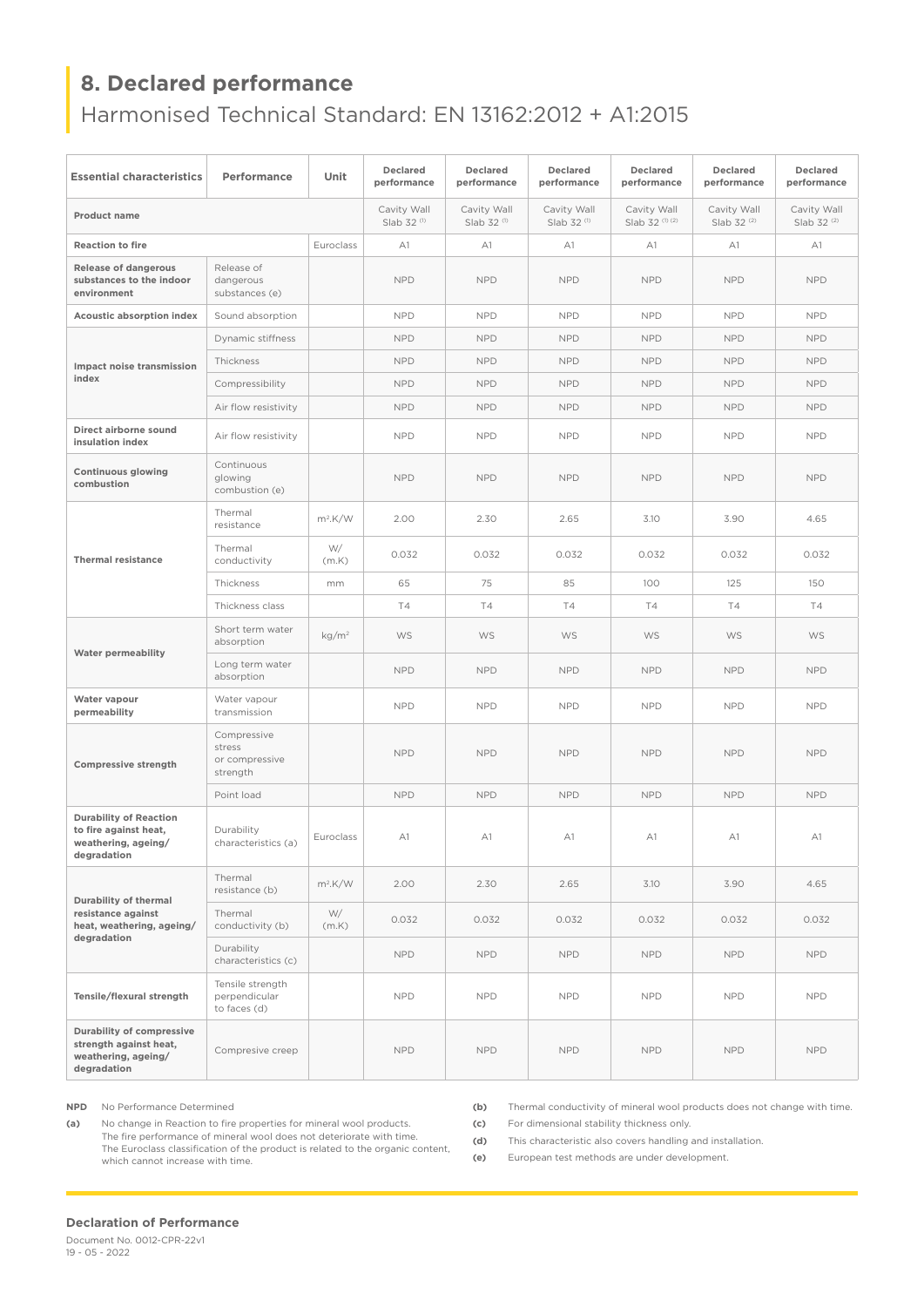# **8. Declared performance**

# Harmonised Technical Standard: EN 13162:2012 + A1:2015

| <b>Essential characteristics</b>                                                                 | Performance                                         | Unit              | <b>Declared performance</b> | <b>Declared performance</b> | <b>Declared performance</b> | <b>Declared performance</b> |  |
|--------------------------------------------------------------------------------------------------|-----------------------------------------------------|-------------------|-----------------------------|-----------------------------|-----------------------------|-----------------------------|--|
| <b>Product name</b>                                                                              |                                                     |                   | Cavity Wall Slab 34(1)      | Cavity Wall Slab 34(1)      | Cavity Wall Slab 34(1)      | Cavity Wall Slab 34(1)      |  |
| <b>Reaction to fire</b>                                                                          |                                                     | Euroclass         | A1                          | A1                          | A1                          | A1                          |  |
| <b>Release of dangerous</b><br>substances to the indoor<br>environment                           | Release of<br>dangerous<br>substances (e)           |                   | <b>NPD</b>                  | <b>NPD</b>                  | <b>NPD</b>                  | <b>NPD</b>                  |  |
| Acoustic absorption index                                                                        | Sound absorption                                    |                   | <b>NPD</b>                  | <b>NPD</b>                  | <b>NPD</b>                  | <b>NPD</b>                  |  |
|                                                                                                  | Dynamic stiffness                                   |                   | <b>NPD</b>                  | <b>NPD</b>                  | <b>NPD</b>                  | <b>NPD</b>                  |  |
| Impact noise transmission<br>index                                                               | Thickness                                           |                   | <b>NPD</b>                  | <b>NPD</b>                  | <b>NPD</b>                  | <b>NPD</b>                  |  |
|                                                                                                  | Compressibility                                     |                   | <b>NPD</b>                  | <b>NPD</b>                  | <b>NPD</b>                  | <b>NPD</b>                  |  |
|                                                                                                  | Air flow resistivity                                |                   | <b>NPD</b>                  | <b>NPD</b>                  | <b>NPD</b>                  | <b>NPD</b>                  |  |
| Direct airborne sound<br>insulation index                                                        | Air flow resistivity                                |                   | <b>NPD</b>                  | <b>NPD</b>                  |                             | <b>NPD</b>                  |  |
| <b>Continuous glowing</b><br>combustion                                                          | Continuous<br>glowing<br>combustion (e)             |                   | <b>NPD</b>                  | <b>NPD</b>                  | <b>NPD</b>                  | <b>NPD</b>                  |  |
| <b>Thermal resistance</b>                                                                        | Thermal<br>resistance                               | $m^2$ .K/W        | 2.20                        | 2.90                        | 3.65                        | 4.40                        |  |
|                                                                                                  | Thermal<br>conductivity                             | W/(m.K)           | 0.034                       | 0.034                       | 0.034                       | 0.034                       |  |
|                                                                                                  | Thickness                                           | mm                | 75                          | 100                         | 125                         | 150                         |  |
|                                                                                                  | Thickness class                                     |                   | T4                          | <b>T4</b>                   | <b>T4</b>                   | T4                          |  |
| <b>Water permeability</b>                                                                        | Short term water<br>absorption                      | kg/m <sup>2</sup> | WS                          | WS                          | WS                          | WS                          |  |
|                                                                                                  | Long term water<br>absorption                       |                   | <b>NPD</b>                  | <b>NPD</b>                  | <b>NPD</b>                  | <b>NPD</b>                  |  |
| Water vapour<br>permeability                                                                     | Water vapour<br>transmission                        |                   | <b>NPD</b>                  | <b>NPD</b>                  | <b>NPD</b>                  | <b>NPD</b>                  |  |
| <b>Compressive strength</b>                                                                      | Compressive<br>stress<br>or compressive<br>strength |                   | <b>NPD</b>                  | <b>NPD</b>                  | <b>NPD</b>                  | <b>NPD</b>                  |  |
|                                                                                                  | Point load                                          |                   | <b>NPD</b>                  | <b>NPD</b>                  | <b>NPD</b>                  | <b>NPD</b>                  |  |
| <b>Durability of Reaction</b><br>to fire against heat,<br>weathering, ageing/<br>degradation     | Durability<br>characteristics (a)                   | Euroclass         | A1                          | A1<br>A1                    |                             | A1                          |  |
| Durability of thermal<br>resistance against<br>heat, weathering, ageing/<br>degradation          | Thermal<br>resistance (b)                           | $m^2$ .K/W        | 2.20                        | 2.90                        | 3.65                        | 4.40                        |  |
|                                                                                                  | Thermal<br>conductivity (b)                         | W/(m.K)           | 0.034                       | 0.034                       | 0.034                       | 0.034                       |  |
|                                                                                                  | Durability<br>characteristics (c)                   |                   | <b>NPD</b>                  | NPD                         | <b>NPD</b>                  | <b>NPD</b>                  |  |
| Tensile/flexural strength                                                                        | Tensile strength<br>perpendicular<br>to faces (d)   |                   | <b>NPD</b>                  | <b>NPD</b>                  | <b>NPD</b>                  | <b>NPD</b>                  |  |
| <b>Durability of compressive</b><br>strength against heat,<br>weathering, ageing/<br>degradation | Compresive creep                                    |                   | <b>NPD</b>                  | NPD                         | NPD                         | <b>NPD</b>                  |  |

**NPD** No Performance Determined

**(a)** No change in Reaction to fire properties for mineral wool products. The fire performance of mineral wool does not deteriorate with time. The Euroclass classification of the product is related to the organic content, which cannot increase with time.

**(b)** Thermal conductivity of mineral wool products does not change with time.

**(c)** For dimensional stability thickness only.

**(d)** This characteristic also covers handling and installation.

**(e)** European test methods are under development.

#### **Declaration of Performance**

Document No. 0012-CPR-22v1 19 - 05 - 2022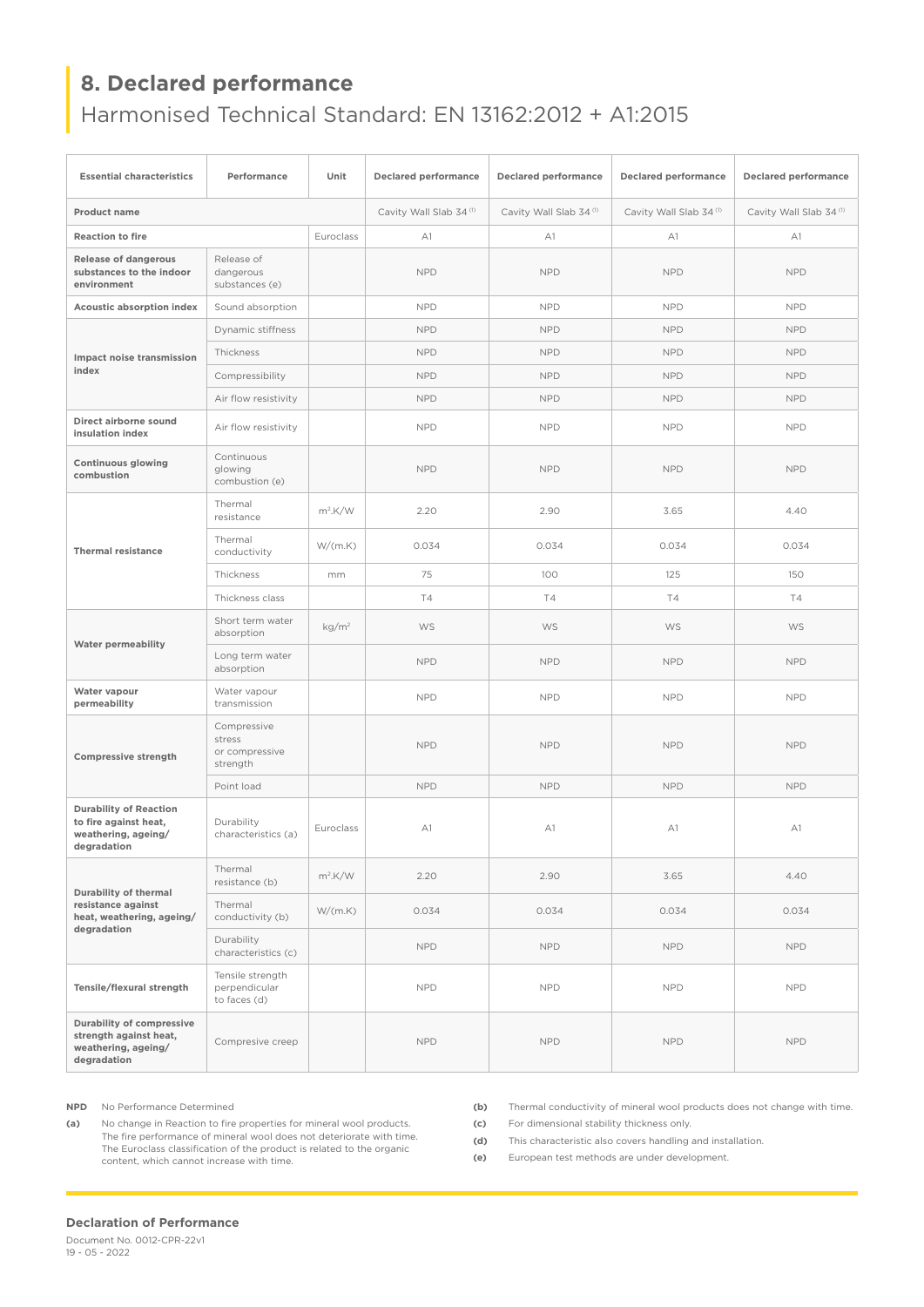# **8. Declared performance**

Harmonised Technical Standard: EN 13162:2012 + A1:2015

| <b>Essential characteristics</b>                                                             | Performance                                         | Unit              | Declared<br>performance           | <b>Declared</b><br>performance | <b>Declared</b><br>performance    | <b>Declared</b><br>performance | <b>Declared</b><br>performance    | <b>Declared</b><br>performance | <b>Declared</b><br>performance |
|----------------------------------------------------------------------------------------------|-----------------------------------------------------|-------------------|-----------------------------------|--------------------------------|-----------------------------------|--------------------------------|-----------------------------------|--------------------------------|--------------------------------|
| <b>Product name</b>                                                                          |                                                     |                   | Cavity<br>Wall Slab<br>36 (1) (2) | Cavity<br>Wall Slab<br>36 (1)  | Cavity<br>Wall Slab<br>36 (1) (2) | Cavity<br>Wall Slab<br>36 (1)  | Cavity<br>Wall Slab<br>36 (1) (2) | Cavity<br>Wall Slab<br>36 (1)  | Cavity<br>Wall Slab<br>36 (1)  |
| <b>Reaction to fire</b><br>Euroclass                                                         |                                                     | A1                | A1                                | A1                             | A1                                | A1                             | A1                                | A1                             |                                |
| <b>Release of dangerous</b><br>substances to the indoor<br>environment                       | Release of<br>dangerous<br>substances (e)           |                   | <b>NPD</b>                        | <b>NPD</b>                     | <b>NPD</b>                        | <b>NPD</b>                     | <b>NPD</b>                        | <b>NPD</b>                     | <b>NPD</b>                     |
| Acoustic absorption index                                                                    | Sound absorption                                    |                   | <b>NPD</b>                        | <b>NPD</b>                     | <b>NPD</b>                        | <b>NPD</b>                     | <b>NPD</b>                        | <b>NPD</b>                     | <b>NPD</b>                     |
| Impact noise transmission                                                                    | Dynamic stiffness                                   |                   | <b>NPD</b>                        | <b>NPD</b>                     | <b>NPD</b>                        | <b>NPD</b>                     | <b>NPD</b>                        | <b>NPD</b>                     | <b>NPD</b>                     |
|                                                                                              | Thickness                                           |                   | <b>NPD</b>                        | <b>NPD</b>                     | <b>NPD</b>                        | <b>NPD</b>                     | <b>NPD</b>                        | <b>NPD</b>                     | <b>NPD</b>                     |
| index                                                                                        | Compressibility                                     |                   | <b>NPD</b>                        | <b>NPD</b>                     | <b>NPD</b>                        | <b>NPD</b>                     | <b>NPD</b>                        | <b>NPD</b>                     | <b>NPD</b>                     |
|                                                                                              | Air flow resistivity                                |                   | <b>NPD</b>                        | <b>NPD</b>                     | <b>NPD</b>                        | <b>NPD</b>                     | <b>NPD</b>                        | <b>NPD</b>                     | <b>NPD</b>                     |
| Direct airborne sound<br>insulation index                                                    | Air flow resistivity                                |                   | <b>NPD</b>                        | <b>NPD</b>                     | <b>NPD</b>                        | <b>NPD</b>                     | <b>NPD</b>                        | <b>NPD</b>                     | <b>NPD</b>                     |
| <b>Continuous glowing</b><br>combustion                                                      | Continuous<br>glowing<br>combustion (e)             |                   | <b>NPD</b>                        | <b>NPD</b>                     | <b>NPD</b>                        | <b>NPD</b>                     | <b>NPD</b>                        | <b>NPD</b>                     | <b>NPD</b>                     |
| <b>Thermal resistance</b>                                                                    | Thermal<br>resistance                               | $m^2$ .K/W        | 1.35                              | 1.80                           | 2.05                              | 2.35                           | 2.75                              | 3.45                           | 4.15                           |
|                                                                                              | Thermal<br>conductivity                             | W/(m.K)           | 0.036                             | 0.036                          | 0.036                             | 0.036                          | 0.036                             | 0.036                          | 0.036                          |
|                                                                                              | Thickness                                           | mm                | 50                                | 65                             | 75                                | 85                             | 100                               | 125                            | 150                            |
|                                                                                              | Thickness class                                     |                   | <b>T4</b>                         | <b>T4</b>                      | <b>T4</b>                         | <b>T4</b>                      | <b>T4</b>                         | <b>T4</b>                      | Τ4                             |
| <b>Water permeability</b>                                                                    | Short term water<br>absorption                      | kg/m <sup>2</sup> | WS                                | WS                             | WS                                | WS                             | WS                                | WS                             | WS                             |
|                                                                                              | Long term water<br>absorption                       |                   | <b>NPD</b>                        | <b>NPD</b>                     | <b>NPD</b>                        | <b>NPD</b>                     | <b>NPD</b>                        | <b>NPD</b>                     | <b>NPD</b>                     |
| Water vapour<br>permeability                                                                 | Water vapour<br>transmission                        |                   | <b>NPD</b>                        | <b>NPD</b>                     | <b>NPD</b>                        | <b>NPD</b>                     | <b>NPD</b>                        | <b>NPD</b>                     | <b>NPD</b>                     |
| <b>Compressive strength</b>                                                                  | Compressive<br>stress<br>or compressive<br>strength |                   | <b>NPD</b>                        | <b>NPD</b>                     | <b>NPD</b>                        | <b>NPD</b>                     | <b>NPD</b>                        | <b>NPD</b>                     | <b>NPD</b>                     |
|                                                                                              | Point load                                          |                   | <b>NPD</b>                        | <b>NPD</b>                     | <b>NPD</b>                        | <b>NPD</b>                     | <b>NPD</b>                        | <b>NPD</b>                     | <b>NPD</b>                     |
| <b>Durability of Reaction</b><br>to fire against heat,<br>weathering, ageing/<br>degradation | Durability<br>characteristics (a)                   | Euroclass         | A1                                | A1                             | A1                                | A1                             | A1                                | A1                             | A1                             |
| Durability of thermal<br>resistance against<br>heat, weathering, ageing/<br>degradation      | Thermal<br>resistance (b)                           | $m^2$ .K/W        | 1.35                              | 1.80                           | 2.05                              | 2.35                           | 2.75                              | 3.45                           | 4.15                           |
|                                                                                              | Thermal<br>conductivity (b)                         | W/(m.K)           | 0.036                             | 0.036                          | 0.036                             | 0.036                          | 0.036                             | 0.036                          | 0.036                          |
|                                                                                              | Durability<br>characteristics (c)                   |                   | <b>NPD</b>                        | <b>NPD</b>                     | <b>NPD</b>                        | <b>NPD</b>                     | <b>NPD</b>                        | <b>NPD</b>                     | <b>NPD</b>                     |
| Tensile/flexural strength                                                                    | Tensile strength<br>perpendicular<br>to faces (d)   |                   | <b>NPD</b>                        | <b>NPD</b>                     | <b>NPD</b>                        | <b>NPD</b>                     | <b>NPD</b>                        | <b>NPD</b>                     | <b>NPD</b>                     |
| Durability of compressive<br>strength against heat,<br>weathering, ageing/<br>degradation    | Compresive creep                                    |                   | <b>NPD</b>                        | <b>NPD</b>                     | <b>NPD</b>                        | NPD                            | <b>NPD</b>                        | <b>NPD</b>                     | <b>NPD</b>                     |

**NPD** No Performance Determined

**(a)** No change in Reaction to fire properties for mineral wool products. The fire performance of mineral wool does not deteriorate with time. The Euroclass classification of the product is related to the organic content, which cannot increase with time.

**(b)** Thermal conductivity of mineral wool products does not change with time.

**(c)** For dimensional stability thickness only.

**(d)** This characteristic also covers handling and installation.

**(e)** European test methods are under development.

#### **Declaration of Performance**

Document No. 0012-CPR-22v1 19 - 05 - 2022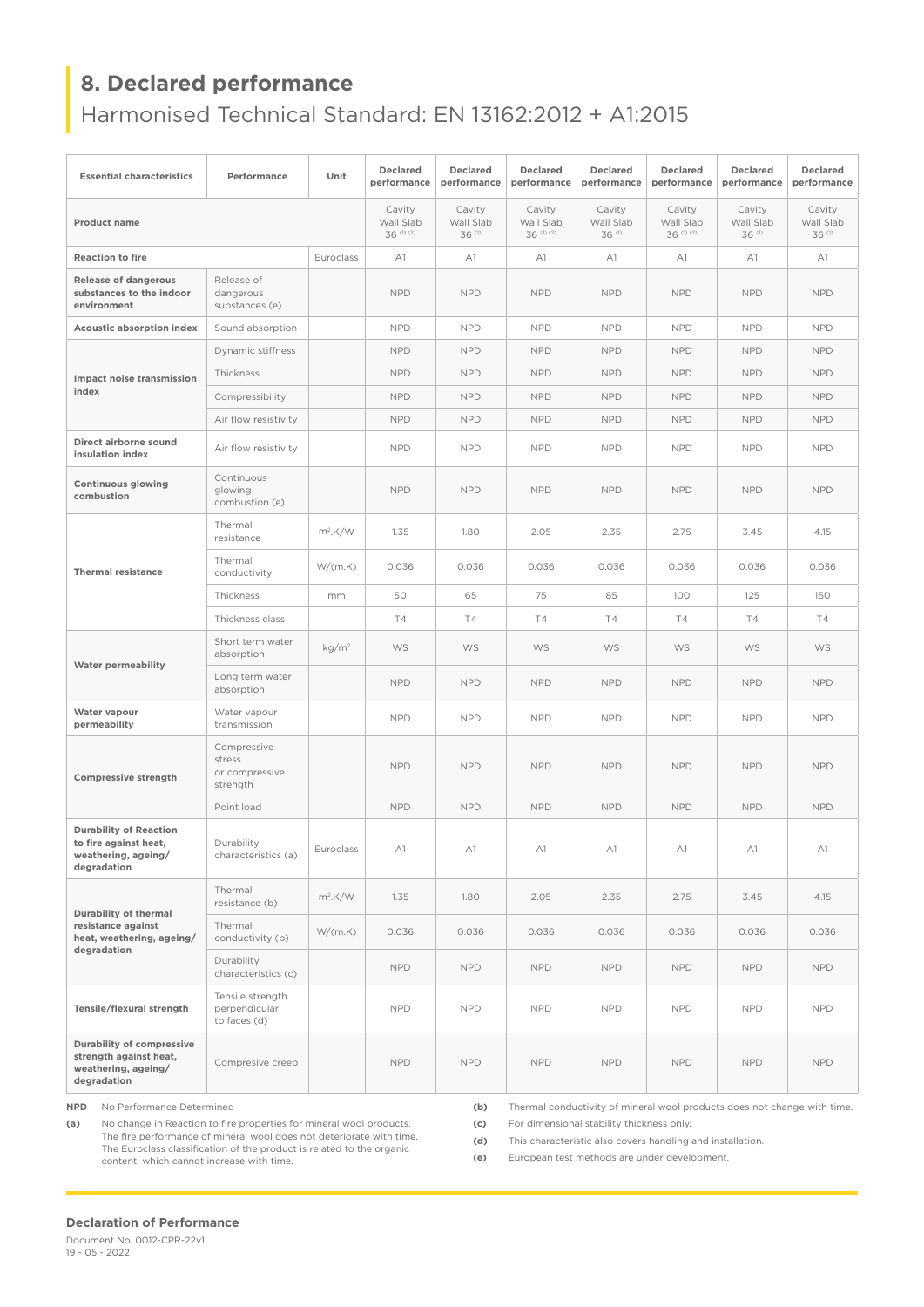# **9.**

The performance of the product identified in points 1 and 2 is in conformity with the declared performance in point 8.

This declaration of performance is issued under the sole responsibility of the manufacturer identified in point 4.

Signed for and on behalf of the manufacturer by:

Dan of Die

**Dean O'Sullivan**, Managing Director Runcorn. 19th May 2022